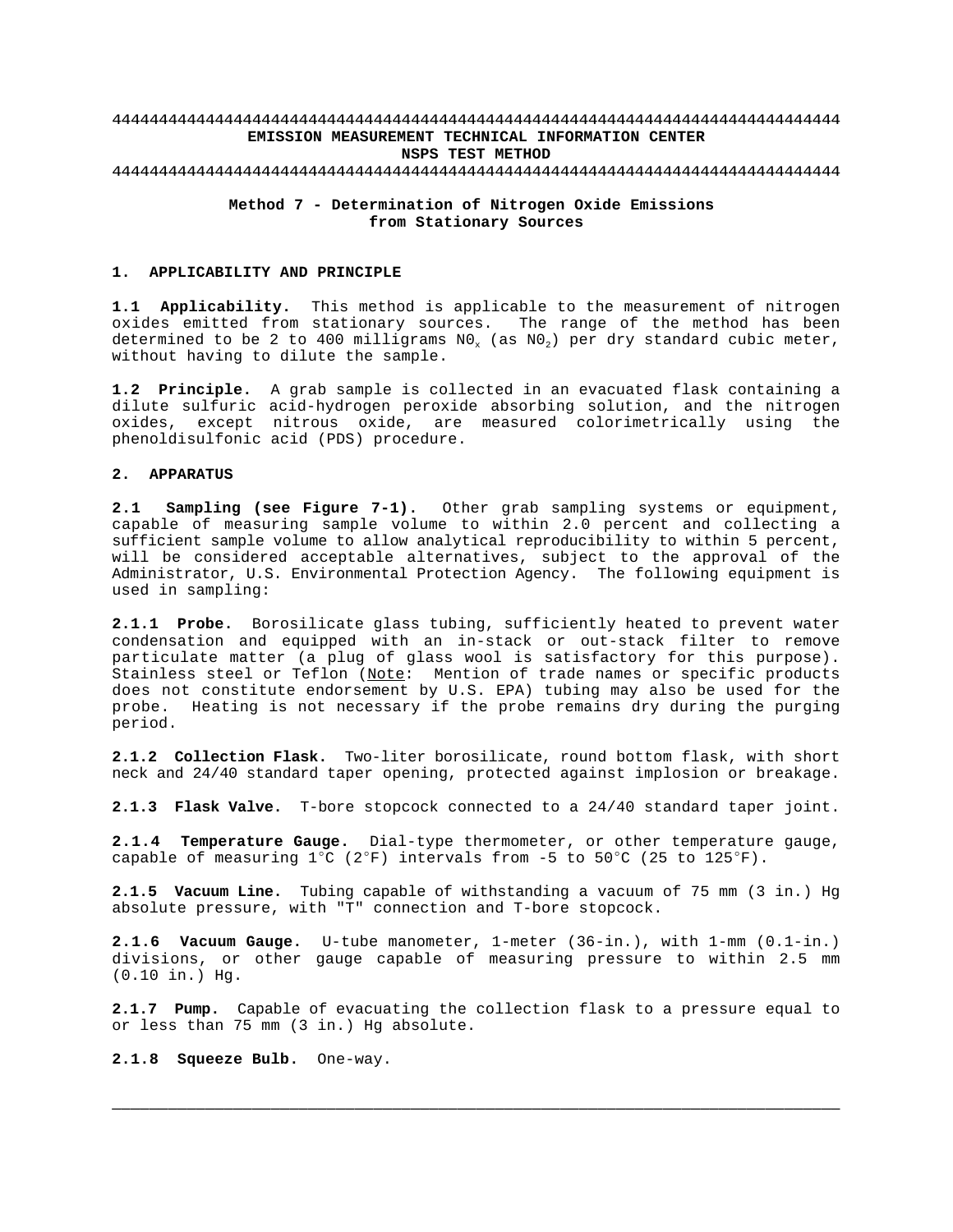——————————————————————————————————————————————————————————————————————————————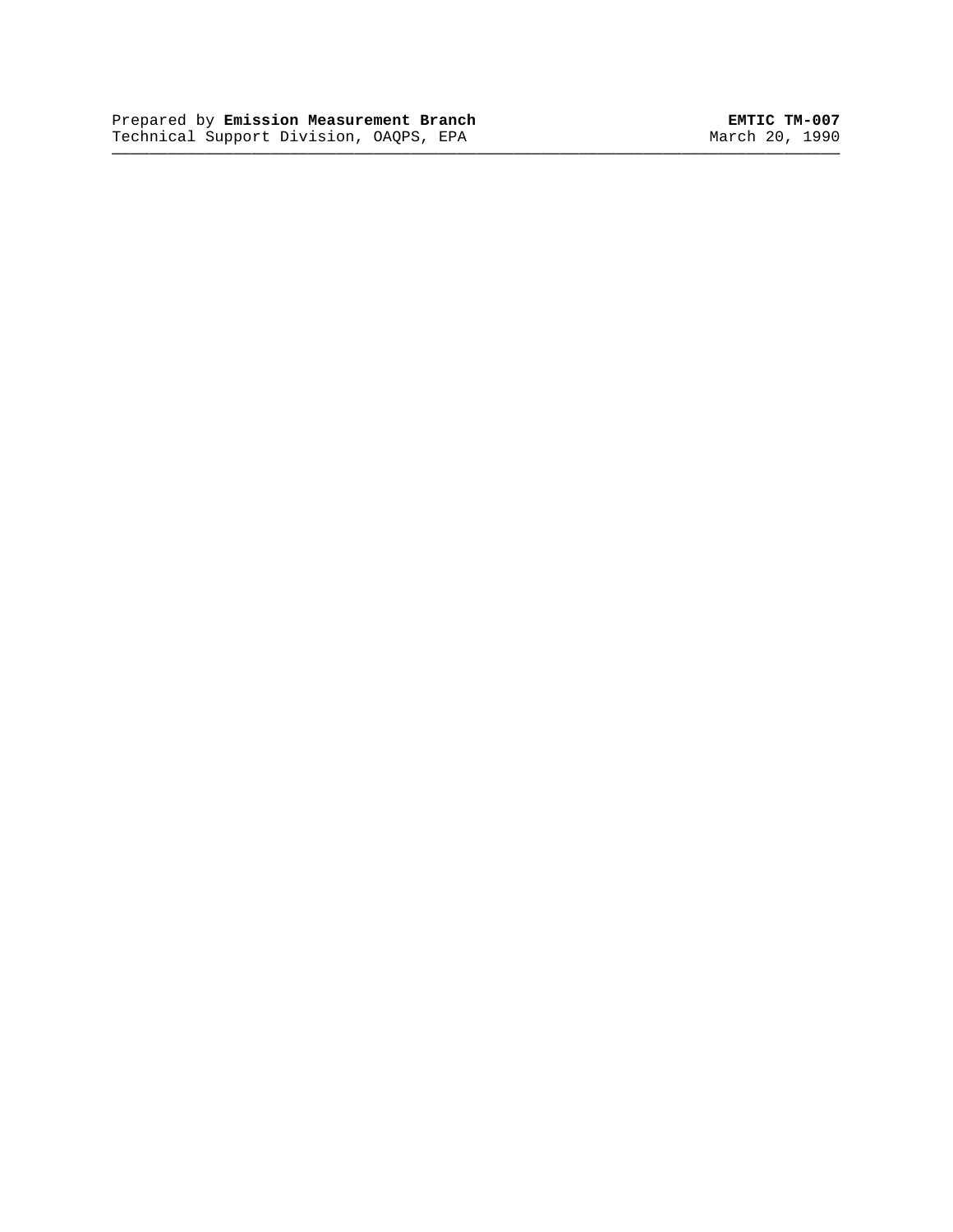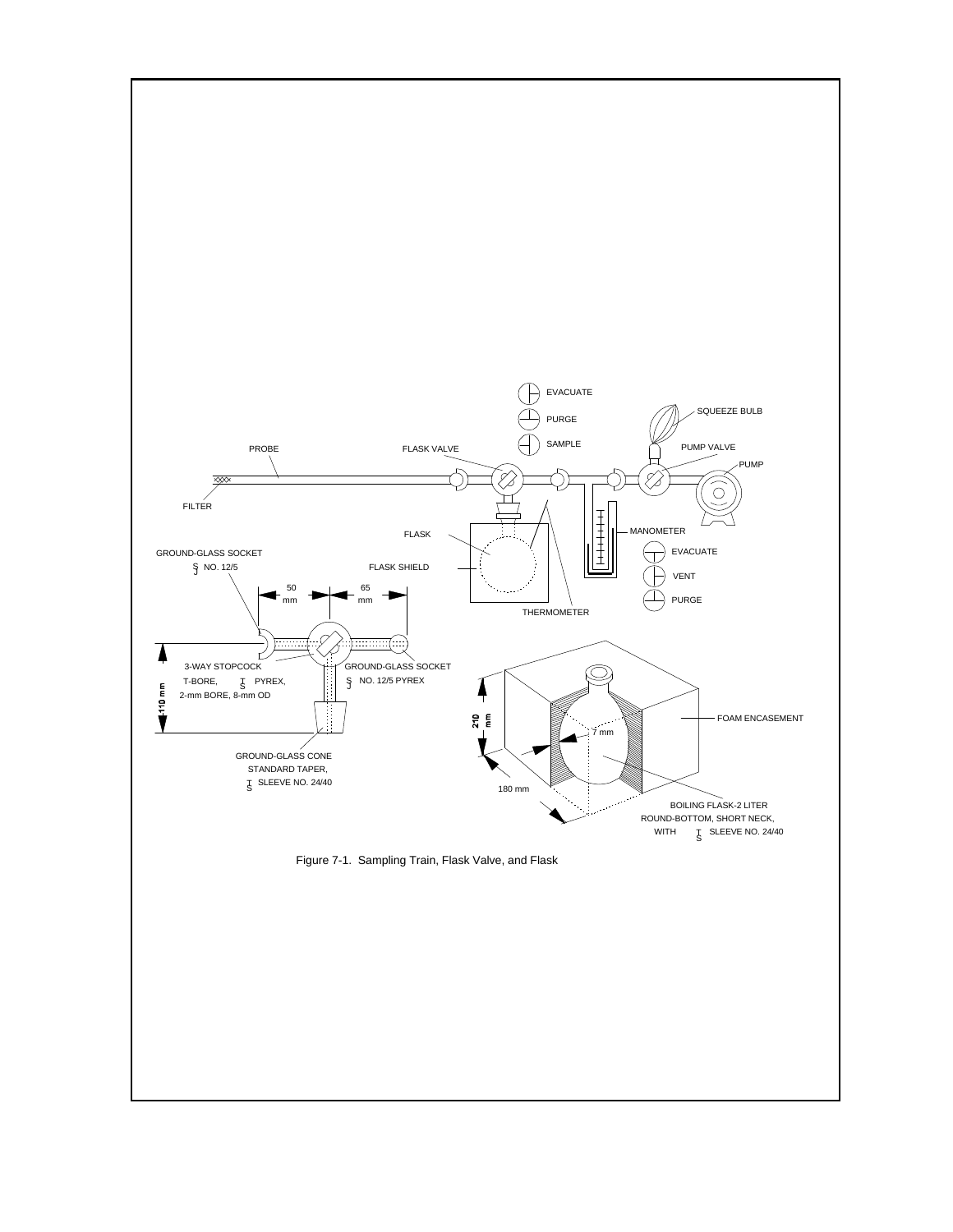#### **2.1.9 Volumetric Pipette.** 25-ml.

**2.1.10 Stopcock and Ground Joint Grease.** A high-vacuum, high-temperature chlorofluorocarbon grease is required. Halocarbon 25-5S has been found to be effective.

**2.1.11 Barometer.** Mercury, aneroid, or other barometer capable of measuring atmospheric pressure to within 2.5 mm (0.1 in.) Hg. See Note in Method 5, Section 2.1.9.

**2.2 Sample Recovery.** The following equipment is required for sample recovery:

**2.2.1 Graduated Cylinder.** 50-ml with 1-ml divisions.

**2.2.2 Storage Containers.** Leak-free polyethylene bottles.

**2.2.3 Wash Bottle.** Polyethylene or glass.

**2.2.4 Glass Stirring Rod.**

**2.2.5 Test Paper for Indicating pH.** To cover the pH range of 7 to 14.

**2.3 Analysis.** For the analysis, the following equipment is needed:

**2.3.1 Volumetric Pipettes.** Two 1-ml, two 2-ml, one 3-ml, one 4-ml, two 10—ml, and one 25-ml for each sample and standard.

**2.3.2 Porcelain Evaporating Dishes.** 175- to 250-ml capacity with lip for pouring, one for each sample and each standard. The Coors No. 45006 (shallowform, 195-ml) has been found to be satisfactory. Alternatively, polymethyl pentene beakers (Nalge No. 1203, 150-ml), or glass beakers (150-ml) may be used. When glass beakers are used, etching of the beakers may cause solid matter to be present in the analytical step; the solids should be removed by filtration (see Section 4.3).

**2.3.3 Steam Bath.** Low-temperature ovens or thermostatically controlled hot plates kept below  $70^{\circ}$ C (160 $^{\circ}$ F) are acceptable alternatives.

**2.3.4 Dropping Pipette or Dropper.** Three required.

**2.3.5 Polyethylene Policeman.** One for each sample and each standard.

**2.3.6 Graduated Cylinder.** 100-ml with 1-ml divisions.

**2.3.7 Volumetric Flasks.** 50-ml (one for each sample and each standard), 100-ml (one for each sample and each standard, and one for the working standard  $KNO<sub>3</sub>$ solution), and 1000-ml (one).

**2.3.8 Spectrophotometer.** To measure at 410 nm.

**2.3.9 Graduated Pipette.** 10-ml with 0.1-ml divisions.

**2.3.10 Test Paper for Indicating pH.** To cover the pH range of 7 to 14.

**2.3.11 Analytical Balance.** To measure to within 0.1 mg.

#### **3. REAGENTS**

Unless otherwise indicated, it is intended that all reagents conform to the specifications established by the Committee on Analytical Reagents of the American Chemical Society, where such specifications are available; otherwise,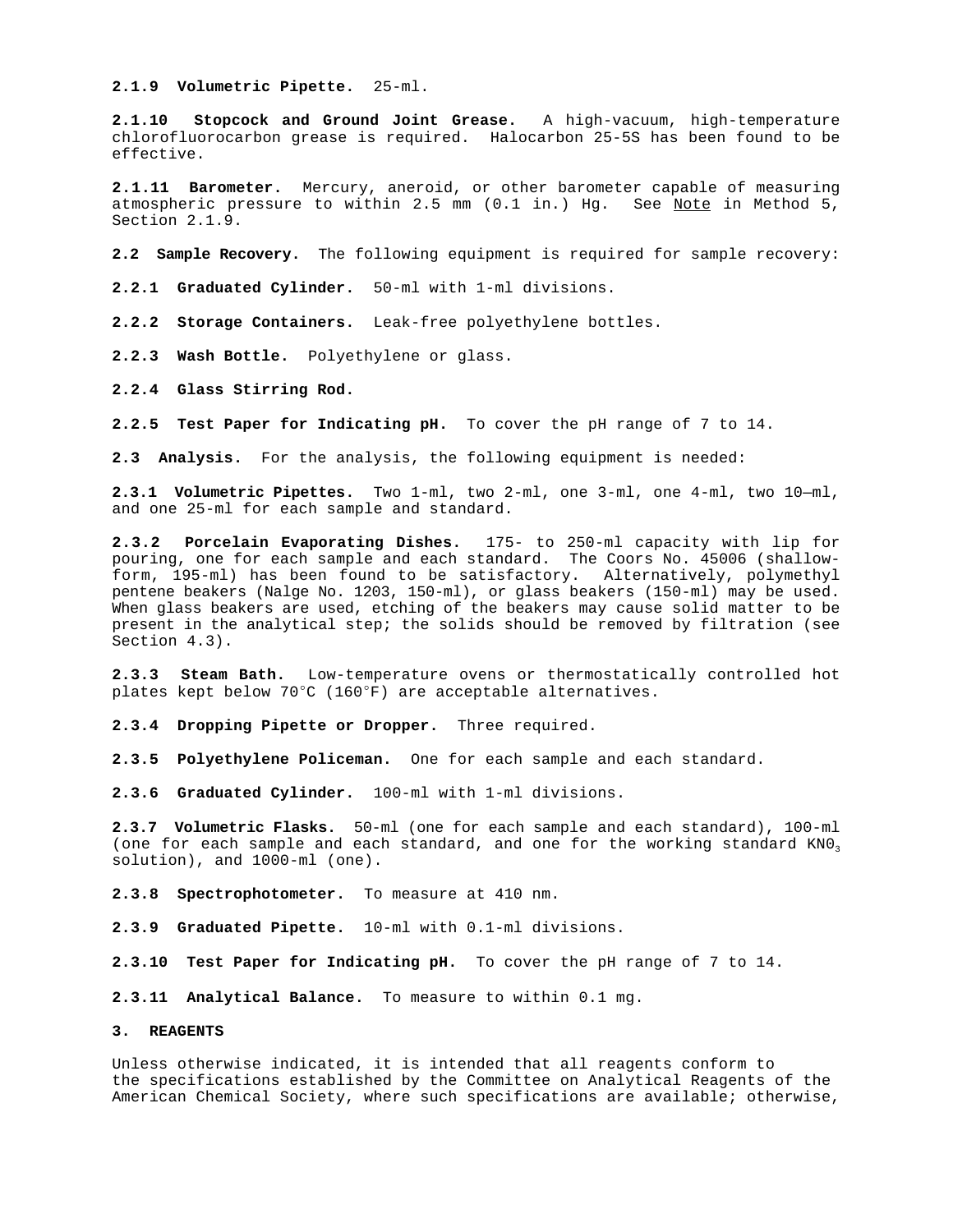use the best available grade.

**3.1 Sampling.** Two reagents are required:

**3.1.1 Water.** Deionized distilled to conform to ASTM specification D 1193—77, Type 3. At the option of the analyst, the  $KMD<sub>4</sub>$  test for oxidizable organic matter may be omitted when high concentrations of organic matter are not expected to be present.

**3.1.2 Absorbing Solution.** Cautiously add 2.8 ml concentrated H<sub>2</sub>SO<sub>4</sub> to 1 liter of water. Mix well, and add 6 ml of 3 percent hydrogen peroxide, freshly prepared from 30 percent hydrogen peroxide solution. The absorbing solution should be used within 1 week of its preparation. Do not expose to extreme heat or direct sunlight.

**3.2 Sample Recovery.** Two reagents are required for sample recovery:

**3.2.1 Water.** Same as in 3.1.1.

**3.2.2 Sodium Hydroxide, 1 N.** Dissolve 40 g NaOH in water, and dilute to 1 liter.

**3.3 Analysis.** For the analysis, the following reagents are required:

**3.3.1 Water.** Same as in 3.1.1.

**3.3.2 Sulfuric Acid.** Concentrated, 95 percent minimum assay. HANDLE WITH CAUTION.

**3.3.3 Potassium Nitrate (KNO<sub>3</sub>).** Dried at 105 to  $110^{\circ}$ C (220 to 230 $^{\circ}$ F) for a minimum of 2 hours just prior to preparation of standard solution.

**3.3.4 Standard KNO<sub>3</sub>** Solution. Dissolve exactly 2.198 g of dried KNO<sub>3</sub> in water, and dilute to 1 liter with water in a 1000-ml volumetric flask.

**3.3.5 Working Standard KN03 Solution.** Dilute 10 ml of the standard solution to 100 ml with water. One milliliter of the working standard solution is equivalent to 100 µg nitrogen dioxide  $(NO<sub>2</sub>)$ .

**3.3.6 Phenoldisulfonic Acid Solution.** Dissolve 25 g of pure white phenol solid in 150 ml concentrated sulfuric acid on a steam bath. Cool, add 25 ml fuming sulfuric acid (15 to 18 percent by weight free sulfur trioxide - HANDLE WITH CAUTION), and heat at  $100^{\circ}$ C (212 $^{\circ}$ F) for 2 hours. Store in a dark, stoppered bottle.

**3.3.7 Concentrated Ammonium Hydroxide.** Reagent grade.

**3.3.8 Quality Assurance Audit Samples.** Nitrate samples in glass vials prepared by EPA's Atmospheric Research and Exposure Assessment Laboratory, Quality Assurance Division, Source Branch, Mail Drop 77A, Research Triangle Park, North Carolina 27711. Each set will consist of two vials having solutions of unknown concentrations. Only when making compliance determinations, obtain an audit sample set from the quality assurance management office at each EPA regional office or the responsible enforcement agency. (Note: The tester should notify the quality assurance office or the responsible enforcement agency at least 30 days prior to the test date to allow sufficient time for sample delivery.)

**4. PROCEDURES**

**4.1 Sampling.**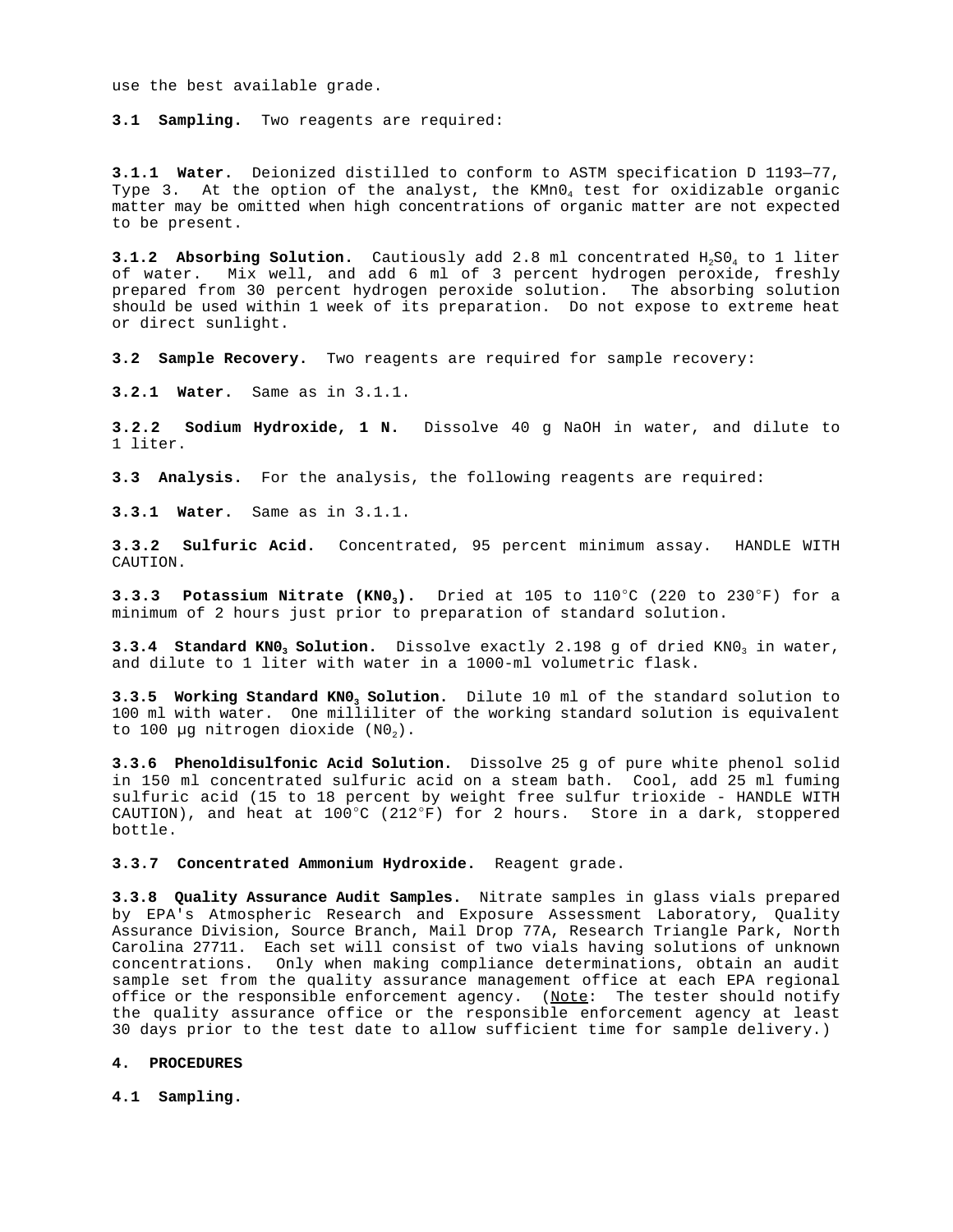**4.1.1** Pipette 25 ml of absorbing solution into a sample flask, retaining a sufficient quantity for use in preparing the calibration standards. Insert the flask valve stopper into the flask with the valve in the "purge" position. Assemble the sampling train as shown in Figure 7-1, and place the probe at the sampling point. Make sure that all fittings are tight and leak-free, and that all ground glass joints have been greased properly with a high-vacuum, hightemperature chlorofluorocarbon-based stopcock grease. Turn the flask valve and the pump valve to their "evacuate" positions. Evacuate the flask to 75 mm (3 in.) Hg absolute pressure, or less. Evacuation to a pressure approaching the vapor pressure of water at the existing temperature is desirable. Turn the pump valve to its "vent position, and turn off the pump. Check for leakage by observing the manometer for any pressure fluctuation. (Any variation greater than 10 mm (0.4 in.) Hg over a period of 1 minute is not acceptable, and the flask is not to be used until the leakage problem is corrected. Pressure in the flask is not to exceed 75 mm (3 in.) Hg absolute at the time sampling is commenced.) Record the volume of the flask and valve  $(V_f)$ , the flask temperature  $(T_i)$ , and the barometric pressure. Turn the flask valve counterclockwise to its "purge" position, and do the same with pump valve. Purge the probe and the vacuum tube using the squeeze bulb. If condensation occurs in the probe and the flask valve area, heat the probe, and purge until the condensation disappears. Next, turn the pump valve to its "vent" position. Turn the flask valve clockwise to its "evacuate" position, and record the difference in the mercury levels in the manometer. The absolute internal pressure in the flask  $(P_i)$  is equal to the barometric pressure less the manometer reading. Immediately turn the flask valve to the "sample" position, and permit the gas to enter the flask until pressures in the flask and sample line (i.e., duct, stack) are equal. This will usually require about 15 seconds; a longer period indicates a "plug" in the probe, which must be corrected before sampling is continued. After collecting the sample, turn the flask valve to its "purge" position, and disconnect the flask from the sampling train. Shake the flask for at least 5 minutes.

**4.1.2** If the gas being sampled contains insufficient oxygen for the conversion of N0 to N0<sub>2</sub> (e.g., an applicable subpart of the standard may require taking a sample of a calibration gas mixture of N0 in  $N_2$ ), then introduce oxygen into the flask to permit this conversion. Oxygen may be introduced into the flask by one of three methods: (1) Before evacuating the sampling flask, flush with pure cylinder oxygen, then evacuate flask to 75 mm (3 in.) Hg absolute pressure or less; or (2) inject oxygen into the flask after sampling; or (3) terminate sampling with a minimum of 50 mm (2 in.) Hg vacuum remaining in the flask, record this final pressure, and then vent the flask to the atmosphere until the flask pressure is almost equal to atmospheric pressure.

**4.2 Sample Recovery.** Let the flask set for a minimum of 16 hours, and then shake the contents for 2 minutes. Connect the flask to a mercury filled U-tube manometer. Open the valve from the flask to the manometer, and record the flask temperature  $(T_f)$ , the barometric pressure, and the difference between the mercury levels in the manometer. The absolute internal pressure in the flask  $(P_f)$  is the barometric pressure less the manometer reading. Transfer the contents of the flask to a leak-free polyethylene bottle. Rinse the flask twice with 5-ml portions of water, and add the rinse water to the bottle. Adjust the pH to between 9 and 12 by adding sodium hydroxide (1 N), dropwise (about 25 to 35 drops). Check the pH by dipping a stirring rod into the solution and then touching the rod to the pH test paper. Remove as little material as possible during this step. Mark the height of the liquid level so that the container can be checked for leakage after transport. Label the container to identify clearly its contents. Seal the container for shipping.

# **4.3 Analysis.**

**4.3.1** Note the level of the liquid in the container, and confirm whether any sample was lost during shipment; note this on the analytical data sheet. If a noticeable amount of leakage has occurred, either void the sample or use methods,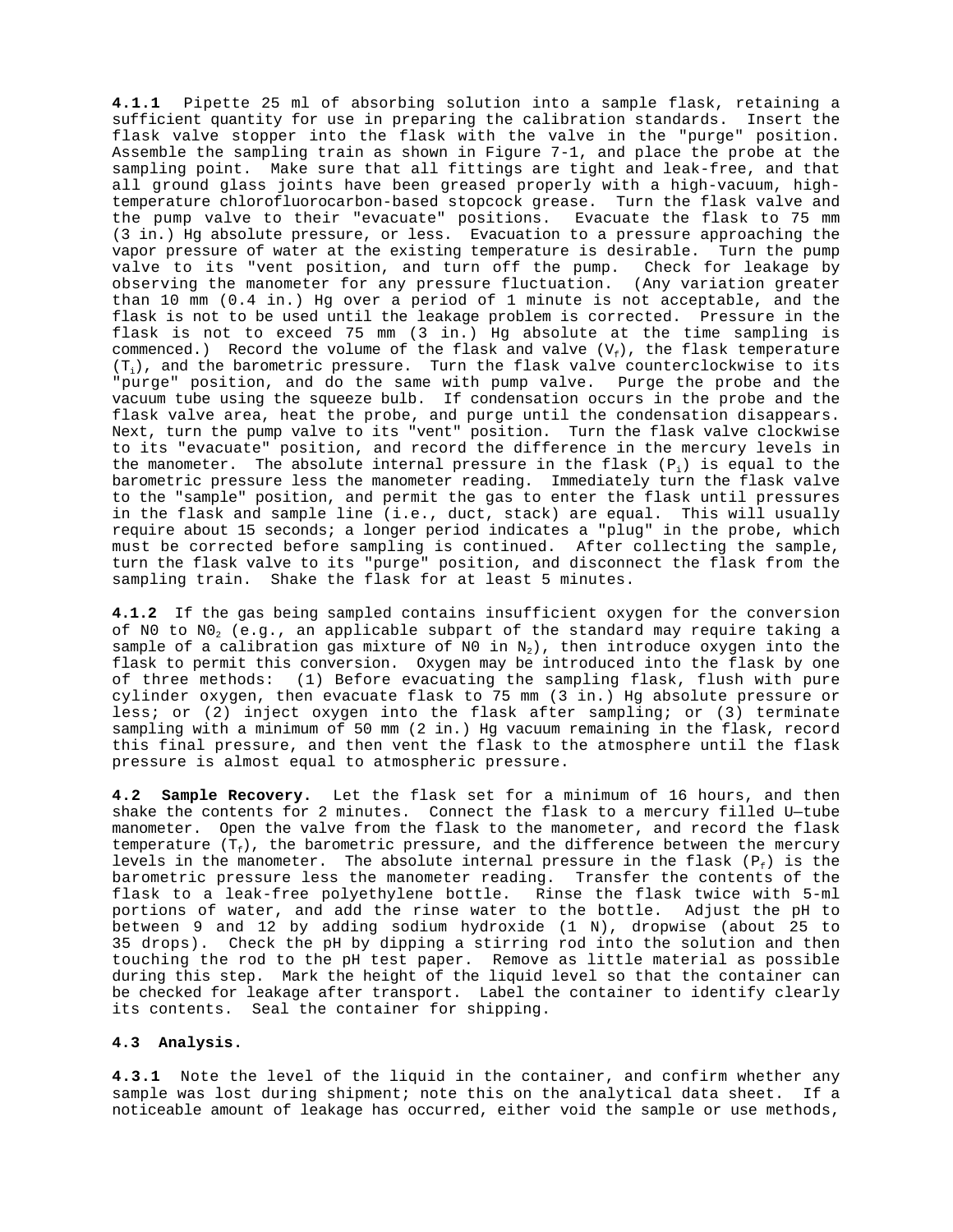subject to the approval of the Administrator, to correct the final results.

**4.3.2** Immediately prior to analysis, transfer the contents of the shipping container to a 50-ml volumetric flask, and rinse the container twice with 5—ml portions of water. Add the rinse water to the flask, and dilute to mark with water; mix thoroughly. Pipette a 25-ml aliquot into the porcelain evaporating dish. Return any unused portion of the sample to the polyethylene storage bottle. Evaporate the 25-ml aliquot to dryness on a steam bath, and allow to cool. Add 2 ml phenoldisulfonic acid solution to the dried residue, and triturate thoroughly with a polyethylene policeman. Make sure the solution contacts all the residue. Add 1 ml water and 4 drops of concentrated sulfuric acid. Heat the solution on a steam bath for 3 minutes with occasional stirring. Allow the solution to cool, add 20 ml water, mix well by stirring, and add concentrated ammonium hydroxide, dropwise, with constant stirring, until the pH is 10 (as determined by pH paper). If the sample contains solids, these must be removed by filtration (centrifugation is an acceptable alternative, subject<br>to the approval of the Administrator), as follows: Filter through Whatman No. to the approval of the Administrator), as follows: 41 filter paper into a 100-ml volumetric flask; rinse the evaporating dish with three 5-ml portions of water; filter these three rinses. Wash the filter with at least three 15-ml portions of water. Add the filter washings to the contents of the volumetric flask, and dilute to the mark with water. If solids are absent, the solution can be transferred directly to the 100-ml volumetric flask and diluted to the mark with water.

**4.3.3** Mix the contents of the flask thoroughly, and measure the absorbance at the optimum wavelength used for the standards (Section 5.2.1), using the blank solution as a zero reference. Dilute the sample and the blank with equal volumes of water if the absorbance exceeds  $A_4$ , the absorbance of the 400-µg NO<sub>2</sub> standard (see Section 5.2.2).

#### **4.4 Audit Sample Analysis.**

**4.4.1** Concurrently analyze the two audit samples and a set of compliance samples (Section 4.3) in the same manner to evaluate the technique of the analyst and the standards preparation. (Note: It is recommended that known quality control samples be analyzed prior to the compliance and audit sample analysis to optimize the system accuracy and precision. One source of these samples is the Source Branch listed in Section 3.3.9.) The same analysts, analytical reagents, and analytical system shall be used both for the compliance samples and the EPA audit samples; if this condition is met, auditing of subsequent compliance analyses for the same enforcement agency within 30 days is not required. An audit sample set may not be used to validate different sets of compliance samples under the jurisdiction of different enforcement agencies, unless prior arrangements are made with both enforcement agencies.

**4.4.2** Calculate the concentrations in mg/dsm<sup>3</sup> using the specified sample volume in the audit instructions. (Note: Indication of acceptable results may be obtained immediately by reporting the audit results in  $mg/ds$  and compliance results in total  $\mu$ g NO<sub>2</sub>/sample by telephone to the responsible enforcement agency.) Include the results of both audit samples, their identification Include the results of both audit samples, their identification numbers, and the analyst's name with the results of the compliance determination samples in appropriate reports to the EPA regional office or the appropriate enforcement agency. Include this information with subsequent compliance analyses for the same enforcement agency during the 30—day period.

**4.4.3** The concentrations of the audit samples obtained by the analyst shall agree within 10 percent of the actual audit concentrations. If the 10—percent specification is not met, reanalyze the compliance samples and audit samples, and include initial and reanalysis values in the test report (see Note in the first paragraph of this section).

**4.4.4** Failure to meet the 10-percent specification may require retests until the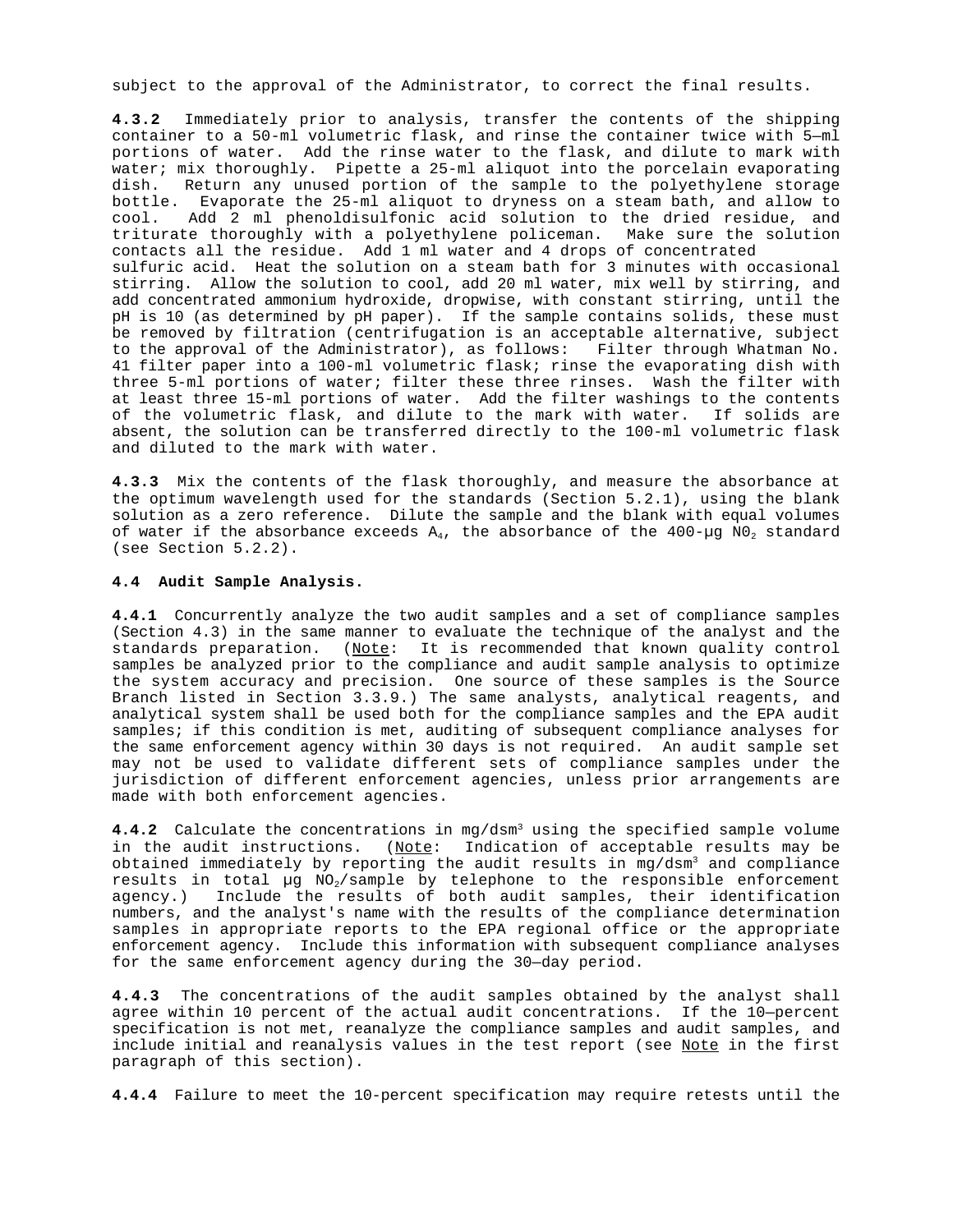audit problems are resolved. However, if the audit results do not affect the compliance or noncompliance status of the affected facility, the Administrator may waive the reanalysis requirement, further audits, or retests and accept the results of the compliance test. While steps are being taken to resolve audit analysis problems, the Administrator may also choose to use the data to determine the compliance or noncompliance status of the affected facility.

# **5. CALIBRATION**

**5.1 Flask Volume.** The volume of the collection flask-flask valve combination must be known prior to sampling. Assemble the flask and flask valve, and fill with water to the stopcock. Measure the volume of water to ±10 ml. Record this volume on the flask.

# **5.2 Spectrophotometer Calibration.**

# **5.2.1 Optimum Wavelength Determination.**

**5.2.1.1** Calibrate the wavelength scale of the spectrophotometer every 6 months. The calibration may be accomplished by using an energy source with an intense line emission such as a mercury lamp, or by using a series of glass filters spanning the measuring range of the spectrophotometer. Calibration materials are available commercially and from the National Bureau of Standards. Specific details on the use of such materials should be supplied by the vendor; general information about calibration techniques can be obtained from general reference books on analytical chemistry. The wavelength scale of the spectrophotometer must read correctly within 5 nm at all calibration points; otherwise, repair and recalibrate the spectrophotometer. Once the wavelength scale of the spectrophotometer is in proper calibration, use 410 nm as the optimum wavelength for the measurement of the absorbance of the standards and samples.

**5.2.1.2** Alternatively, a scanning procedure may be employed to determine the proper measuring wavelength. If the instrument is a double-beam spectrophotometer, scan the spectrum between 400 and 415 nm using a 200  $\mu$ g NO<sub>2</sub> standard solution in the sample cell and a blank solution in the reference cell. If a peak does not occur, the spectrophotometer is probably malfunctioning and should be repaired. When a peak is obtained within the 400 to 415 nm range, the wavelength at which this peak occurs shall be the optimum wavelength for the measurement of absorbance of both the standards and the samples. For a singlebeam spectrophotometer, follow the scanning procedure described above, except scan separately the blank and standard solutions. The optimum wavelength shall be the wavelength at which the maximum difference in absorbance between the standard and the blank occurs.

**5.2.2 Determination of Spectrophotometer Calibration Factor Kc.** Add 0.0 ml, 2.0  $ml, 4.0 ml, 6.0 ml, and 8.0 ml of the KN0<sub>3</sub> working standard solution (1 ml = 100)$  $\mu$ q NO<sub>2</sub>) to a series of five 50-ml volumetric flasks. To each flask, add 25 ml of absorbing solution, 10 ml water, and sodium hydroxide (1 N) dropwise until the pH is between 9 and 12 (about 25 to 35 drops each). Dilute to the mark with water. Mix thoroughly, and pipette a 25-ml aliquot of each solution into a separate porcelain evaporating dish. Beginning with the evaporation step, follow the analysis procedure of Section 4.3 until the solution has been transferred to the 100-ml volumetric flask and diluted to the mark. Measure the absorbance of each solution, at the optimum wavelength, as determined in Section 5.2.1. This calibration procedure must be repeated on each day that samples are analyzed. Calculate the spectrophotometer calibration factor as follows:

$$
K_c = 100 \frac{A_1 + 2A_2 + 3A_3 + 4A_4}{A_1^2 + A_2^2 + A_3^2 + A_4^2}
$$
 Eq. 7-1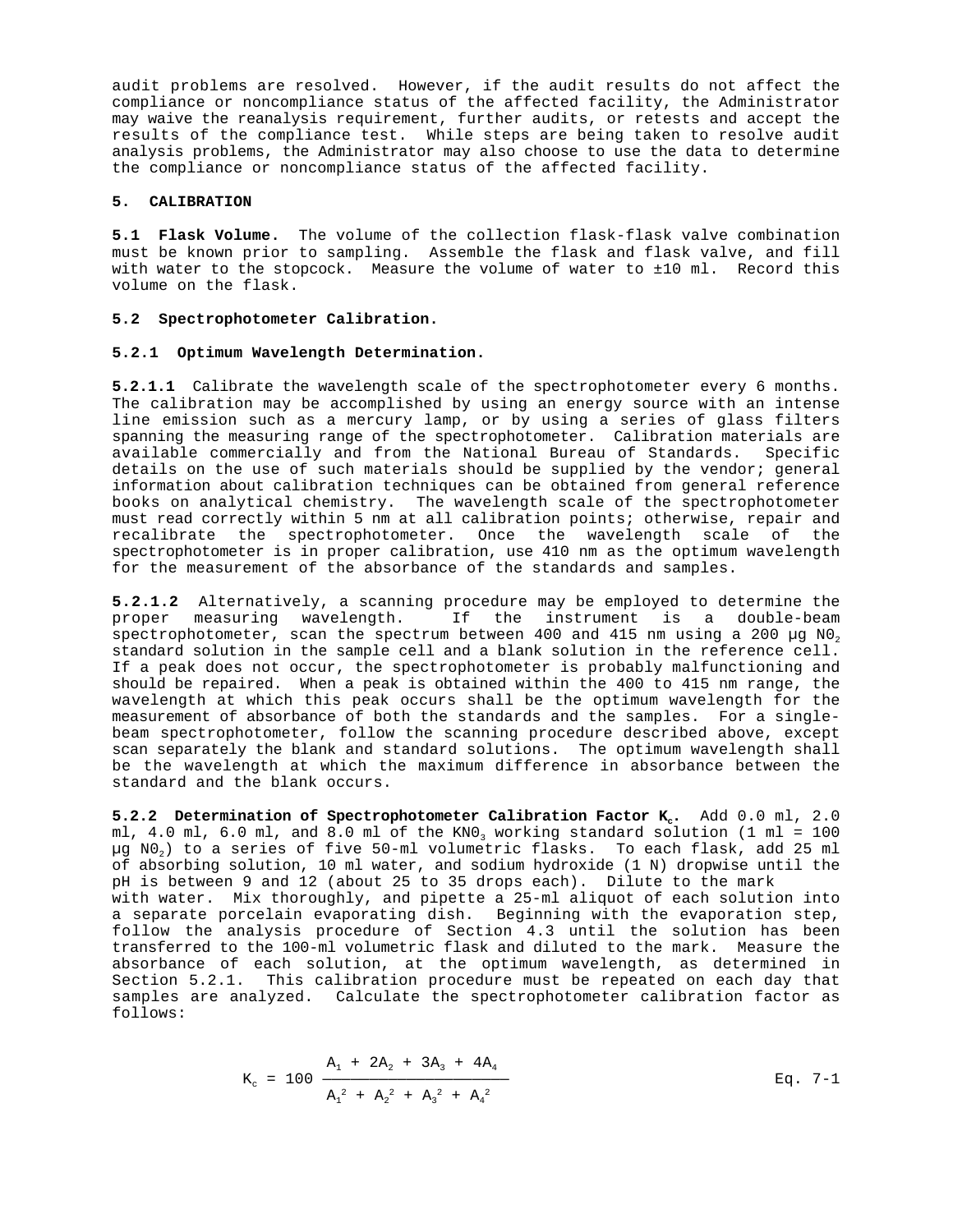where:

- $K_c$  = Calibration factor.
- $A_1$  = Absorbance of the 100-µg N0<sub>2</sub> standard.
- $A_2$  = Absorbance of the 200-µg N0<sub>2</sub> standard.
- $A_3$  = Absorbance of the 300-µg N0<sub>2</sub> standard.
- $A_4$  = Absorbance of the 400-µg NO<sub>2</sub> standard.

**5.2.3 Spectrophotometer Calibration Quality Control.** Multiply the absorbance value obtained for each standard by the  $K_c$  factor (least squares slope) to determine the distance each calibration point lies from the theoretical calibration line. These calculated concentration values should not differ from the actual concentrations (i.e., 100, 200, 300, and 400  $\mu$ g NO<sub>2</sub>) by more than 7 percent for three of the four standards.

**5.3 Barometer.** Calibrate against a mercury barometer.

**5.4 Temperature Gauge.** Calibrate dial thermometers against mercury-in-glass thermometers.

**5.5 Vacuum Gauge.** Calibrate mechanical gauges, if used, against a mercury manometer such as that specified in 2.1.6.

**5.6 Analytical Balance.** Calibrate against standard weights.

#### **6. CALCULATIONS**

Carry out the calculations, retaining at least one extra decimal figure beyond that of the acquired data. Round off figures after final calculations.

#### **6.1 Nomenclature.**

- A = Absorbance of sample.
- C = Concentration of  $NO_x$  as  $N_x$ , dry basis, corrected to standard conditions,  $mg/dsm^3$  (lb/dscf).
- F = Dilution factor (i.e., 25/5, 25/10, etc., required only if sample dilution was needed to reduce the absorbance into the range of the calibration).
- $K_c$  = Spectrophotometer calibration factor.
- $m =$  Mass of NO<sub>x</sub> as NO<sub>2</sub> in gas sample,  $\mu$ g.
- $P_f$  = Final absolute pressure of flask, mm Hg (in. Hg).
- $P_i$  = Initial absolute pressure of flask, mm Hg (in. Hg).
- $P_{std}$  = Standard absolute pressure, 760 mm Hg (29.92 in. Hg).
- $T_f$  = Final absolute temperature of flask,  $K(S)$ .
- $T_i$  = Initial absolute temperature of flask,  $K(S)$ .
- $T_{std}$  = Standard absolute temperature, 293°K (528°R).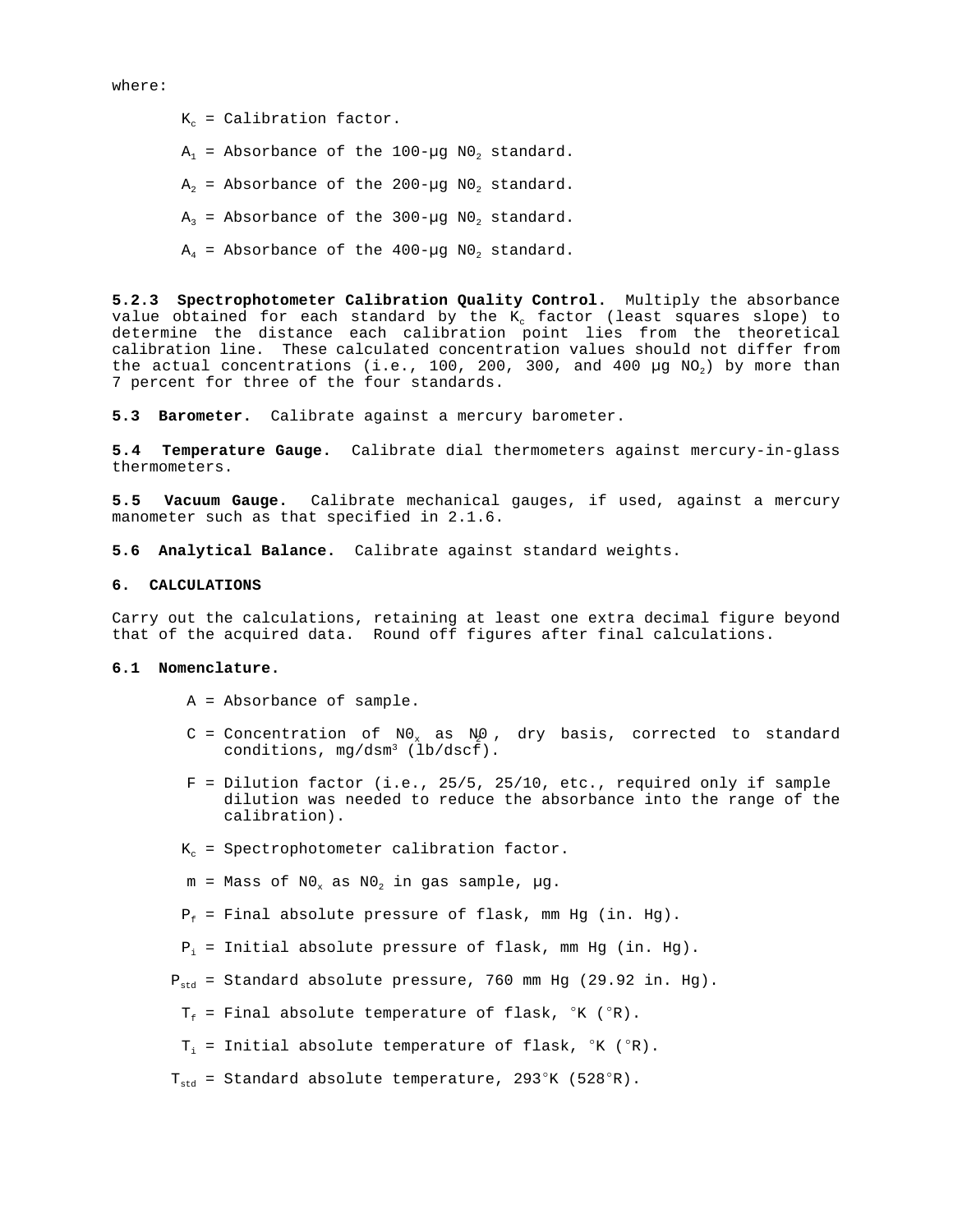- $V_{\rm sc}$  = Sample volume at standard conditions (dry basis), ml.
- $V_f$  = Volume of flask and valve, ml.
- $V_a$  = Volume of absorbing solution, 25 ml.
- $2 = 50/25$ , the aliquot factor. (If other than a 25-ml aliquot was used for analysis, the corresponding factor must be substituted.)

# **6.2 Sample Volume, Dry Basis, Corrected to Standard Conditions.**

$$
V_{sc} = (V_{f} - V_{a}) \frac{T_{std}^{f} \left[ P_{f} - P_{i} \right]}{P_{std} \left[ T_{f} - T_{i} \right]}
$$
\n
$$
f_{f} = K_{1} (V_{f} - 25) \left[ P_{f} - P_{i} \right] \frac{T_{g}}{T_{f} - T_{i}}
$$
\n
$$
Eq. 7-2
$$

where:

 $K_1 = 0.3858$  °K/mm Hg for metric units,

 $= 17.64$   $\degree$ R/in. Hg for English units.

#### **6.3 Total µg N02 per sample.**

$$
m = 2 K_c A F
$$
 Eq. 7-3

Note: If other than a 25-ml aliquot is used for analysis, the factor 2 must be replaced by a corresponding factor.

#### **6.4 Sample Concentration, Dry Basis, Corrected to Standard Conditions.**

$$
C = K_2 \left( m/V_{sc} \right) \qquad \qquad Eq. 7-4
$$

where:

 $K_2 = 10<sup>3</sup>$  (mg/m<sup>3</sup>)/(µg/ml) for metric units,

 $= 6.242 \times 10^{-5}$  (lb/scf)/(µg/ml) for English units.

#### **6.5 Relative Error (RE) for QA Audit Samples, Percent.**

$$
RE = 100 (Cd - Ca)/Ca
$$
 Eq. 7-5

where:

 $C_d$  = Determined audit sample concentration, mg/dsm<sup>3</sup>.

 $C_a$  = Actual audit sample concentration, mg/dsm<sup>3</sup>.

# **BIBLIOGRAPHY**

**1.** Standard Methods of Chemical Analysis. 6th ed. New York, D. Van Nostrand Co., Inc. 1962. Vol. 1, p. 329-330.